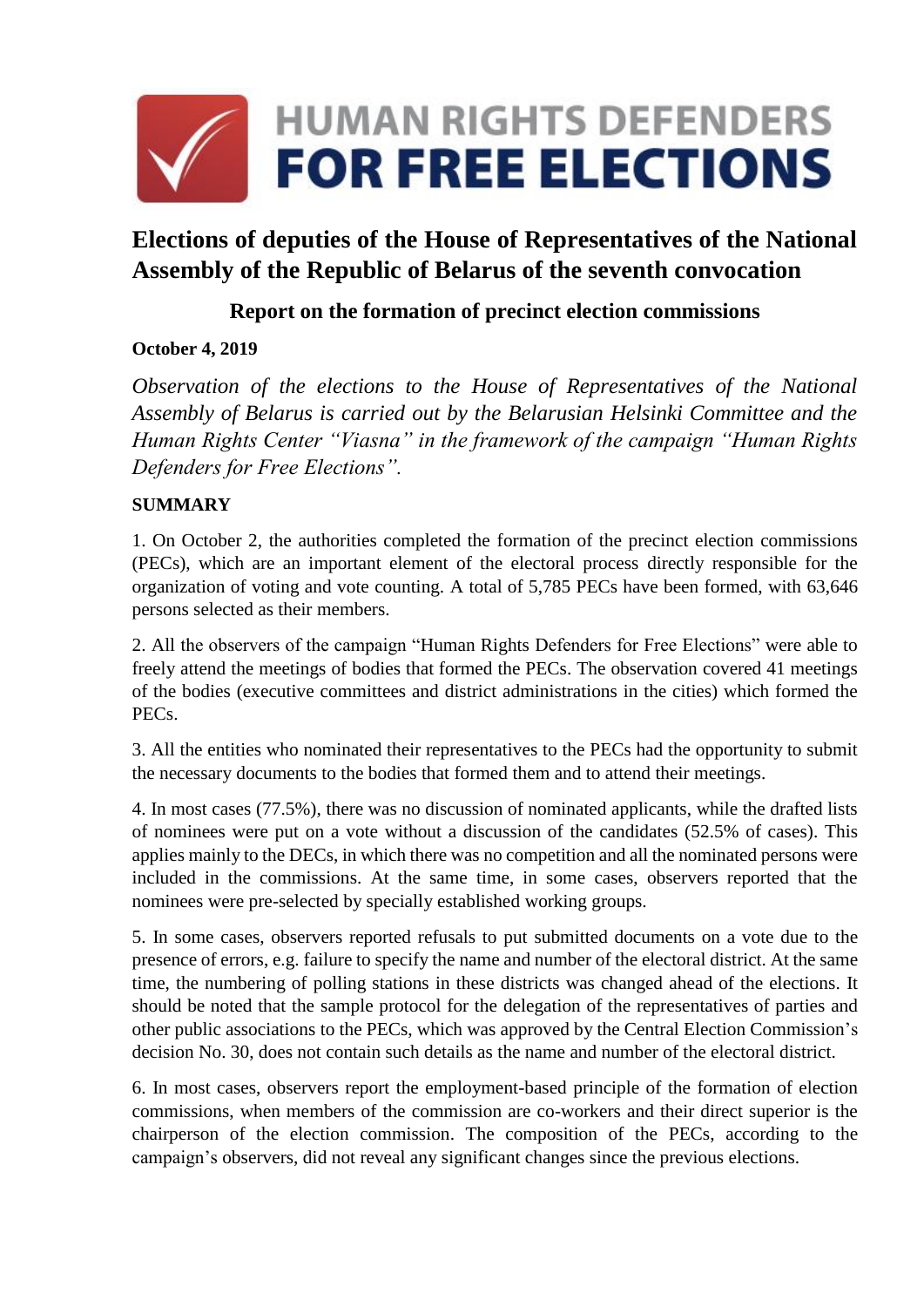7. Absence of legal guarantees for the representation of all political actors on the election commissions, as in the past, resulted in arbitrary and discriminatory treatment in respect of opposition parties and movements.

8. The formation of the PEC was marked by an obvious discriminatory approach on the part of the executive committees towards representatives of the opposition parties: out of 495 nominees to the PECs, as few as 21 persons (4.2% of the nominated) were included in the commissions, while out of 3,884 persons nominated by the pro-government parties, 3,763 people (96.9% of the nominated) were elected commission members; the five largest pro-government associations — Youth Union, Belaya Rus, Women's Union, Union of War Veterans, Belarusian Peace Foundation and the FPB trade unions — nominated 28,980 people, of which 27,790 persons (95.9% of the nominated) were elected to the commissions.

9. The total number of members of opposition parties on the PECs is 21 people, or 0.033% of the total composition of the PECs, which is up to three times less than in the previous parliamentary elections of 2008, 2012 and 2016.

#### **I. LEGAL FRAMEWORK**

In accordance with Art. 28 of the Electoral Code, the preparation and conduct of elections of deputies of the House of Representatives are administered, together with the regional and Minsk city territorial election commissions (TECs) and the district election commissions (DECs), by the precinct election commissions (PECs).

The powers of the precinct election commissions are set out in Art. 44 of the Code.

According to this article, it is the PECs that notify the voters about the candidates, organize the voting, counting and tabulation at the polling stations, deal with complaints related to the preparation of the elections, which makes them one of the key mechanisms of the electoral process.

The procedure for delegating representatives to the PECs is regulated by the CEC's Resolution No. 23 of June 8, 2019.

Political parties and public associations, labor collectives, and their structural units, as well as voters can nominate their representatives to the PECs in the following order:

the governing bodies of regional organizational structures — to the PECs formed on the territory of the region; the governing body of the Minsk city organizational structure — to the PECs formed on the territory of Minsk;

the organizational structures of the district, city and city district level — to the PECs formed in the respective region, city, or district of the city;

local branches of political parties and other public associations have the right to nominate their representative to the commission of the polling station on the territory of which it is registered.

Meetings of labor collectives of organizations or their structural units located in the district, city or city district, township, or village councils, attended by at least 10 employees (voters in an amount of not less than 10 people) — to the PECs of the respective territory;

All of the above entities have the right to nominate only one representative to each PEC.

The PECs are formed by the district and city executive committees, and in the cities divided into districts — by district administrations consisting of 5 to 19 members.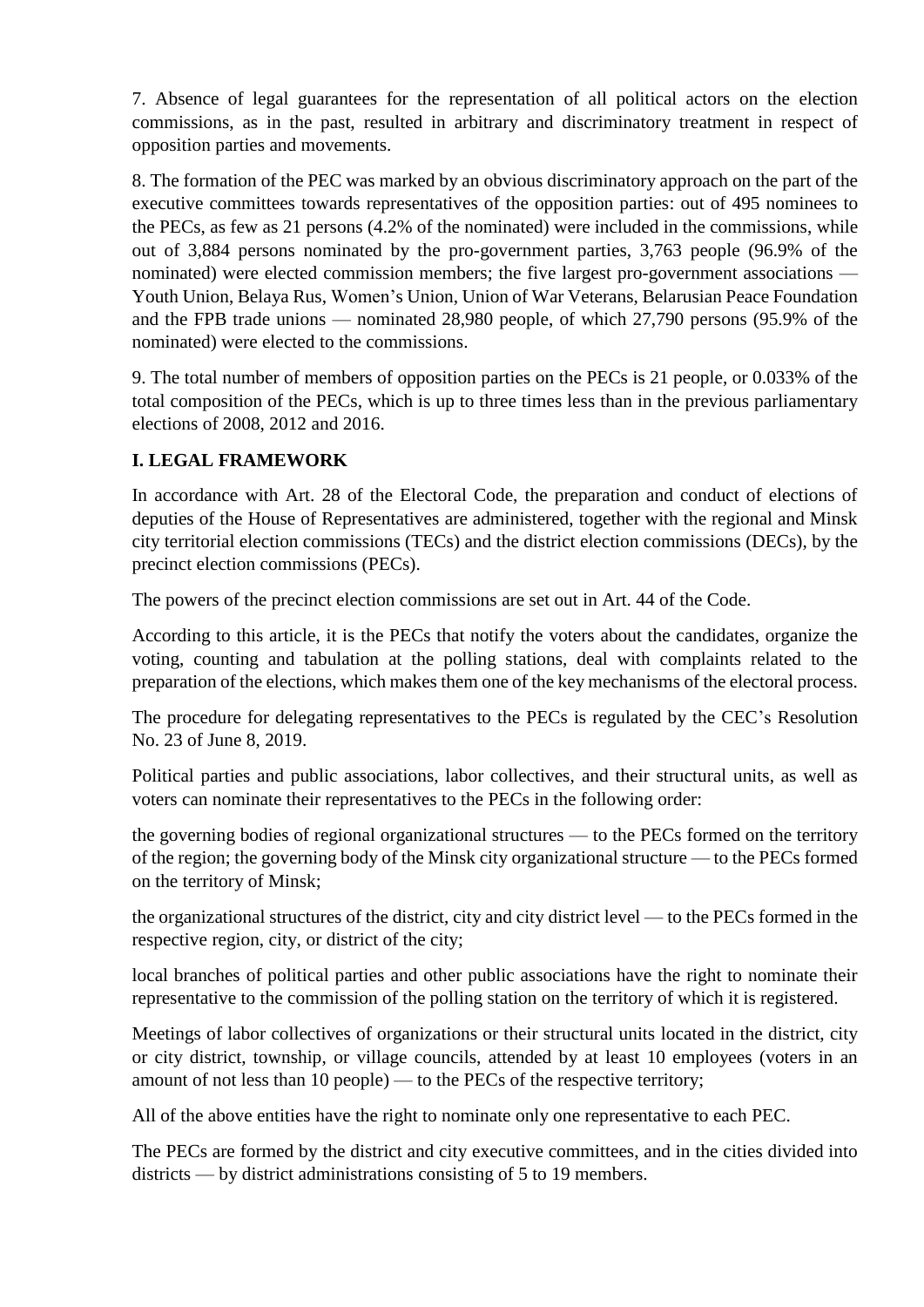The entities which nominated their representatives to the commissions have the right to appeal the decision of the respective authority to the district or city court. The possibilities of nomination to the PECs from political parties and other public associations, as before, are limited by a legal requirement to possess local institutional structures.

Thus, national public associations, which do not have organizational structures in the regions, are effectively deprived of the opportunity to nominate their representatives to the precinct election commissions.

Para. 7 of the CEC's Resolution No. 23 provides for the right of observers (including international ones) accredited by the CEC to attend the meetings of the district executive committees and district administrations (in cities subdivide into districts) convened to form the PECs.

According to para. 8 of the Regulation, before making a decision on the formation of the PEC, the meeting shall discuss the issue of professional and personal qualities of the individuals who have been nominated to the election commission, and if the number of applicants exceeds the maximum amount of members, information about each candidate should be heard and the nominees should be put on a separate vote.

# **II. NOMINATION TO THE PECs**

The observers did not report any refusals to accept documents for the nomination of candidates to the PECs.

According to the CEC<sup>1</sup>, a total of 67,660 persons were nominated to 5,785 commissions. Compared to the parliamentary elections in 2016, the total number of the PECs decreased by more than 3%, while the number of nominees — by almost 8%.

Citizens nominated 23,189 representatives (34.3% of the total number), labor collectives — 7,455  $(11\%)$ , political parties  $-4,379$   $(6.5\%)$ , and other associations  $-32,637$   $(48.2\%)$  representatives.



Compared to previous campaigns, there were no significant changes in the composition of nominations. Most representatives, as before, were nominated by the pro-governmental public associations: trade unions of the pro-government Federation of Trade Unions of Belarus — 9,190 applicants (13.6%), public association "Belaya Rus" — 4,611 (6.8%), Belarusian Republican Youth Union (BRSM) — 4,484 (6.6%), Belarusian Women's Union — 4,409 (6.5%), Belarusian

**.** 

<sup>1</sup> http://rec.gov.by/sites/default/files/pdf/2019/stat18.pdf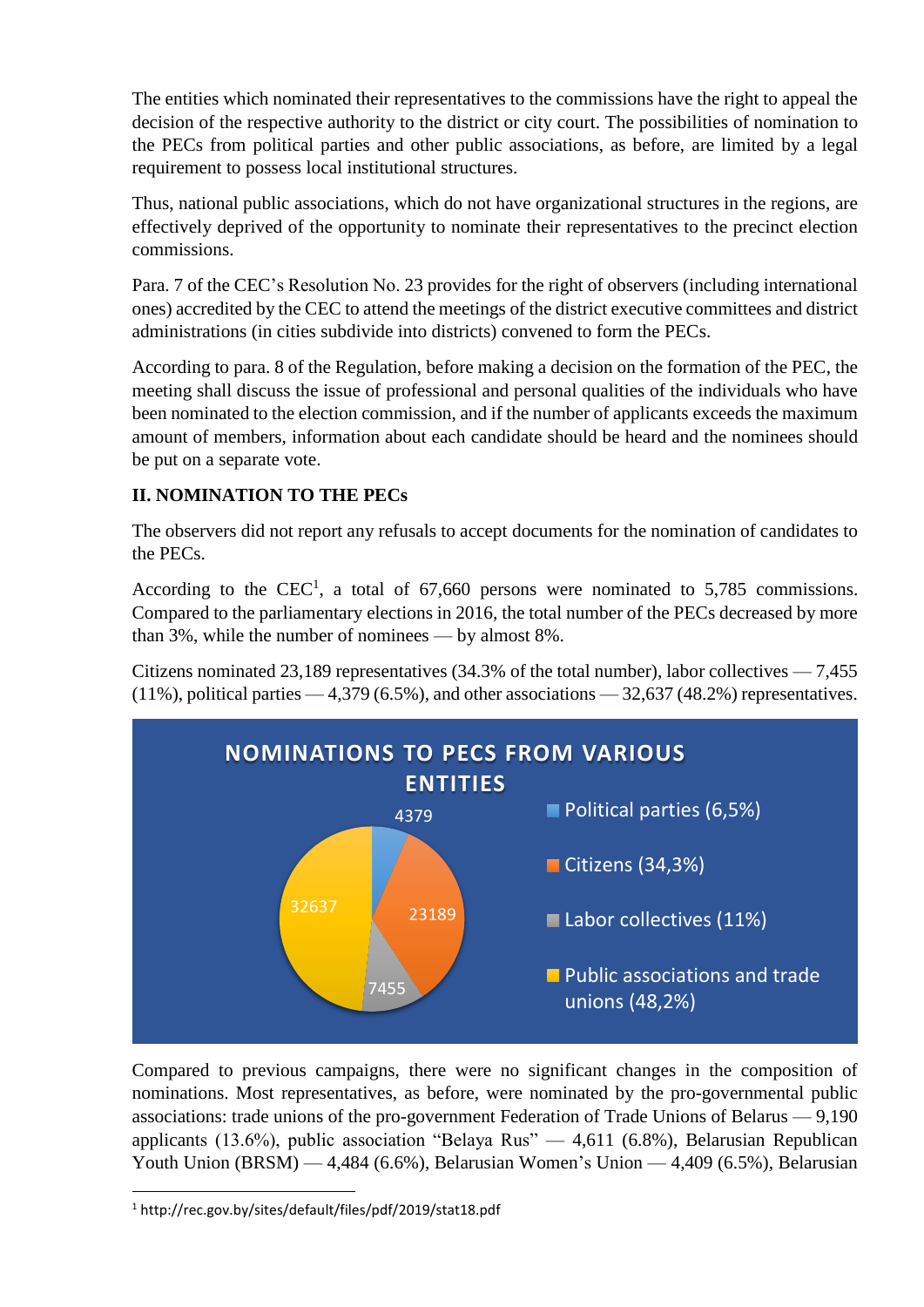Public Association of War Veterans — 3,330 (4.9%), and the Belarusian Peace Foundation — 2,957 (4.4%). Together, these actors nominated 28,980 people, or 42.8% of the total number of nominees. The amount nominated by "other public associations" almost halved due to the fact that the data on the nomination of representatives of the Belarusian Peace Foundation began to be accounted for separately.

In the Hrodna region, pro-government associations nominated 55% of the total number of nominated candidates to the PECs from public associations; the largest percentage of nominees from political parties was reported in Minsk — 30.5%; the Minsk region was most active in the nomination of citizens' representatives — 49.1%, while the Mahilioŭ region — of labor collectives (15.4%)

Twelve political parties of the 15 registered entities nominated their representatives to the PECs. At the same time, political parties only slightly increased their activity in comparison with the year 2016, nominating a total of 4,379 people. Of these, 495 (11.3% of nominated by parties or 0.7% of the total number of nominated) were members of the opposition parties. Compared to the parliamentary elections in 2012 and 2016, the involvement of the opposition parties has decreased: in 2012, 664 candidates from the opposition parties accounted for about 0.8% of the total number of nominees.

According to the Central Election Commission, the Belarusian Left Party "Just World" nominated 66 people, the Belarusian Social Democratic Party (Hramada) — 54, the UCP — 201, the BPF Party — 172 representatives.

It should be noted that the opportunities of opposition parties and public organizations in nominating their representatives to the commissions are substantially reduced due to the fact that such representatives may be only nominated by the governing body of a local organizational structure. Meanwhile, these entities still face unfavorable conditions to create local organizational structures.

# **III. MEETINGS OF BODIES IN CHARGE OF FORMING THE COMMISSIONS**

Meetings of the district and city (cities of regional subordination) executive committees, local administrations were held in accordance with the Electoral Schedule, no later than October 2, 2019.

All the observers of the campaign "Human Rights Defenders for Free Elections" were able to freely attend the meetings of the bodies that formed the commissions. The observation covered the meetings of 41 bodies (executive committees and district administrations in the cities), which formed the commissions.

The observers reported that all the representatives of the entities that nominated their representatives to the PECs had the opportunity to attend these meetings without restrictions.

In most cases (77.5%), nominations were not discussed. In half the cases (50%), the candidates were presented and their personal and professional qualities were voiced. In 52.5% of cases, drafted lists of candidates were put on a vote, without discussing the nominations. This applies mainly to the PECs, in which there was no competition (the number of nominations matched the number of seats on the commission) and all the nominees were included in the commissions. In some cases, observers reported that all the nominees to separate commissions were selected by specially created "working groups."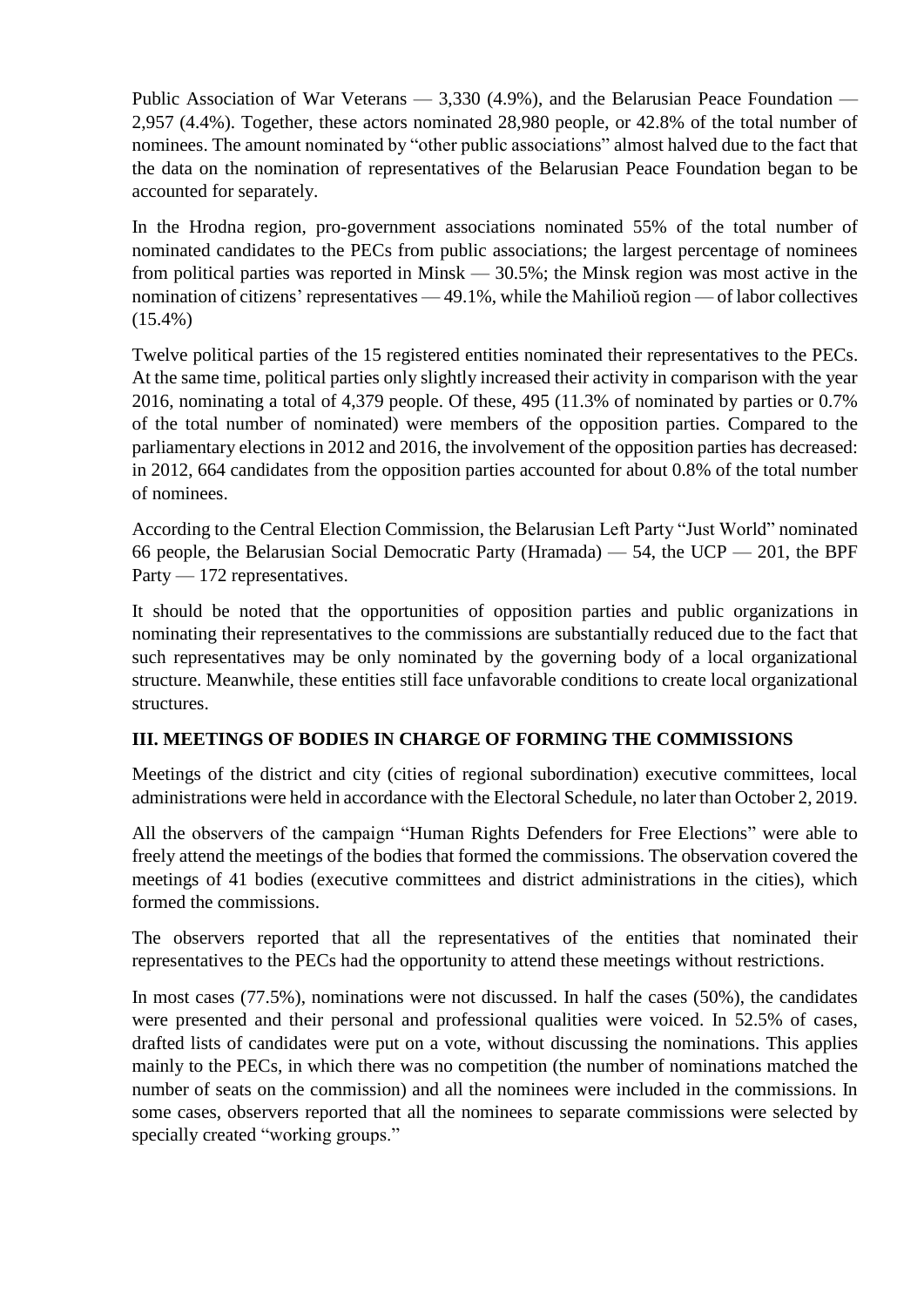The observers point out that special attention was paid to the presence of previous experience of work in election commissions. It was the absence of such background that was the main reason to deny many nominees membership on the election commissions.

Other criteria for the selection of candidates to the commissions were personality characteristics, including interpersonal skills, ability to work in the commission, reference from the employer, etc.

At the meeting in the administration of the Lieninski district of Mahilioŭ, the discussion of the nominees' personal and professional qualities included such characteristics as: "expert in the field", "well-versed in the profession", "winner of many sports competitions", "youth leader", "persistent in achieving one's goals" and even "first category in martial arts". No discussion of the candidates followed, however, as they were voted for in silence, and then the composition of the PEC was announced.

At a meeting of the administration of the Kastryčnicki district of Mahilioŭ, in cases when the number of applicants coincided or was less than the number of seats in the PECs, the speaker only voiced the type of nomination, which was followed by voting for a list of applicants without discussion. If the number of applicants exceeded the number of seats (6 PECs), each candidate was put on a separate vote. In such cases, the speaker, head of organizational and personnel work of the district administration A. Mysliuchyk, announced the type of nomination and added one characteristic — the presence or absence of previous experience of work in election commissions. If such experience was absent, those present unanimously voted "for" the candidate, when there was none — unanimously "against".

The formation of 38 PECs held at the Mahilioŭ district executive committee lasted nine minutes. Information about the nominees was not announced.

At a meeting in the administration of the Kastryčnicki district in Hrodna, the names of nominees and the type of nomination were announced for each of the 74 PECs, without specifying employment and positions. Then the entire list was put on a vote. The nominees were not discussed.

The observers report apparently discriminatory attitudes of the bodies that formed the election commissions to nominees from the opposition political parties and organizations. As a rule, the majority of those present voted against such nominees. Moreover, in most cases, the decisions referred to lack of previous experience of work on the commissions, or no reasons were called at all.

Sometimes the reasons for the denying membership to representatives of the opposition parties were absurd. For example, at a meeting on the formation of the PECs in the Maskoŭski district of Brest, none of the representatives of the opposition was elected, and the reasons for the decision were as follows:

Kuzmich from BPF — "failure to find information about his professional qualities";

Liauko from BPF — "in order not to distract him from his work, as he is a valuable employee";

Dzianisenka from "Just World" — "to be elected next time";

Miashkevich from the Belarusian Social Democratic Party "Hramada" — "could not be contacted for clarification of data";

Chapurnykh from "Just World" — "the working group learned that he has just undergone surgery";

Vakulenka from the Belarusian Social Democratic Party "Hramada" — "unemployed".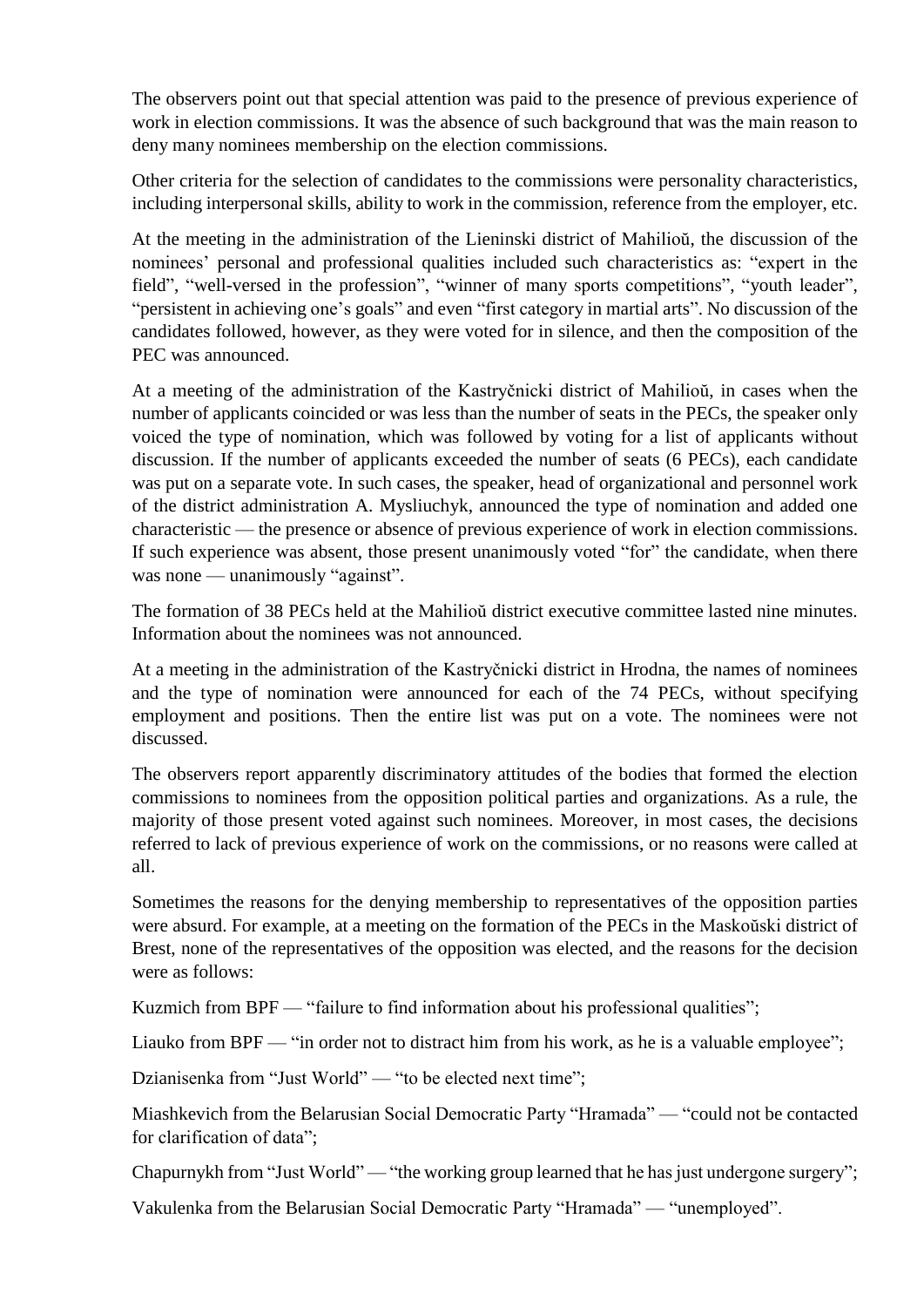In some cases, the bodies that formed the commissions refused to consider the protocols on the nomination of representatives from the Belarusian Popular Front party due to the fact that these protocols only specified the numbers of the precinct election commissions, but did not mention the names and numbers of electoral districts, in particular, in the Kastryčnicki and Lieninski districts of Hrodna, as well as in the Minsk region. According to the district administrations, each of these territories has its own numbering of polling stations and thus in the territory of one administrative district there may be two PECs with the same number. It is this context that was called essential in the submission of protocols for the nomination to the PECs.

It should be noted that the change in the numbering principle (lack of so-called continuous numbering of polling stations) did not affect all regions. Where the numbering principle remained intact and the duplication of polling stations was ruled out, there were no issues with the nomination documents (for example, in the Pieršamajski district of Viciebsk).

Experts of the campaign "Human Rights Defenders for Free Elections" believe that the principle of numbering of polling stations should be identical for all constituencies of the country, and in the cases the renumbering principle is changed (separate numeration of polling stations in each constituency), this must be reported to all stakeholders.

It should be noted that the sample protocol of the meeting of a political party's or other public association's local office (Appendix No. 19 to the CEC decision No. 30 of August 6, 2019) reads as follows: "to nominate to the precinct election commission of polling station No. ...".

Thus, the proposed CEC samples documents does not specify the name and number of the constituency, which, as a result of changing the principle of numbering of polling stations (absence of so-called continuous numbering), in some cases resulted in refusals to consider (vote) documents for nomination to the PECs.

# **IV. COMPOSITION OF PECs**

63,646 persons, or 94% of the total number of applicants, were elected to 5,785 PECs. Most of them are representatives of the five major pro-government NGOs and the trade unions of FPB — 27,790 persons or 43.8% of all the commission members. Only 5.2% of the commissioners are party members.



This year's elections are marked by the record low (as compared to the last four parliamentary elections) proportion of the opposition parties in the commissions: only 21 out of 495 nominated